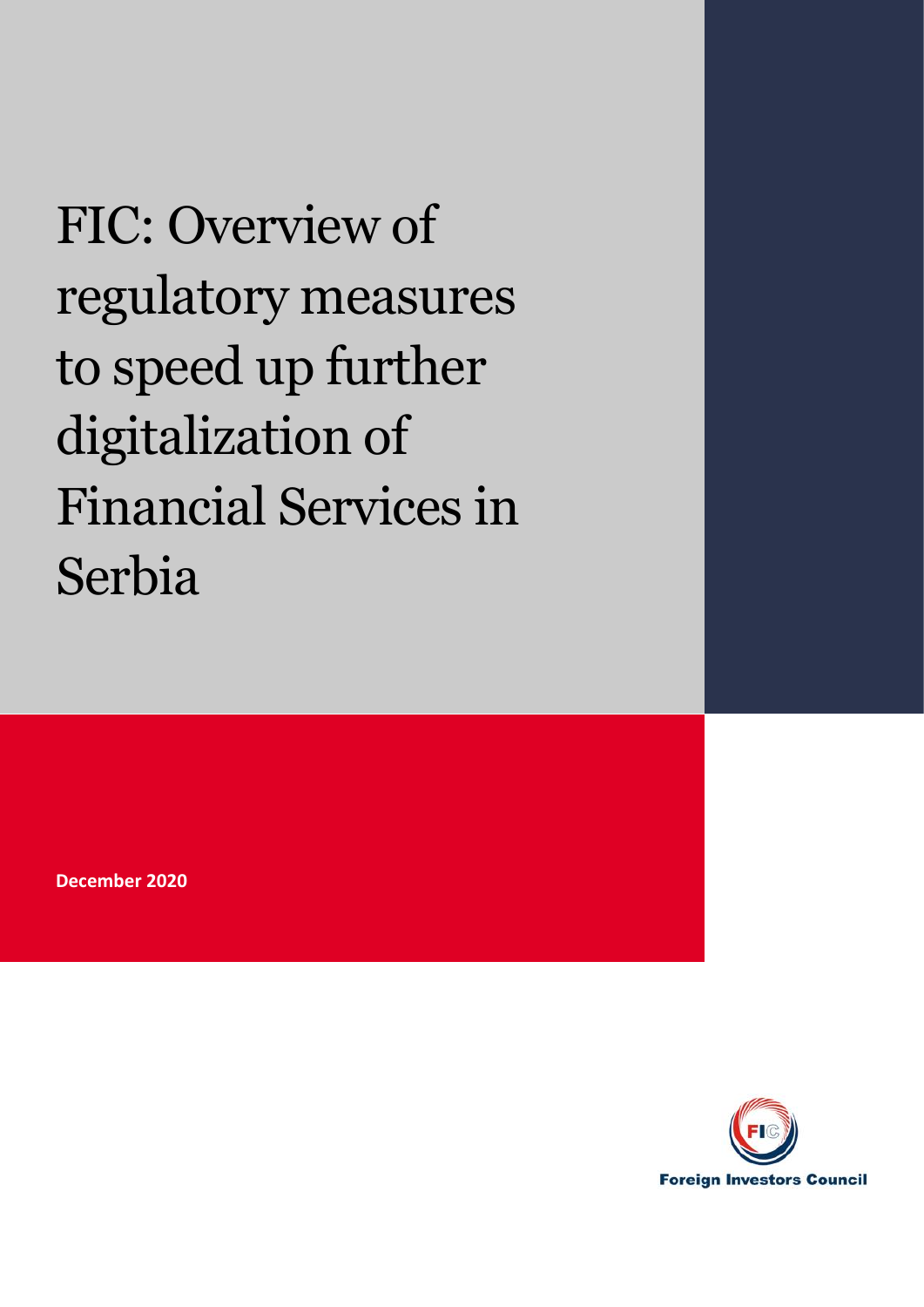# Table of Contents

| Overview of additional regulatory initiatives to be implemented in the mid/long term 12                      |  |
|--------------------------------------------------------------------------------------------------------------|--|
|                                                                                                              |  |
|                                                                                                              |  |
| 3 Conclusion of distance insurance contracts without qualified electronic signature13                        |  |
|                                                                                                              |  |
|                                                                                                              |  |
|                                                                                                              |  |
|                                                                                                              |  |
|                                                                                                              |  |
|                                                                                                              |  |
|                                                                                                              |  |
|                                                                                                              |  |
|                                                                                                              |  |
|                                                                                                              |  |
| 14 Publishing of regulatory changes plan enabling all/the most of banking services to be performed digitally |  |
|                                                                                                              |  |
|                                                                                                              |  |
|                                                                                                              |  |
|                                                                                                              |  |

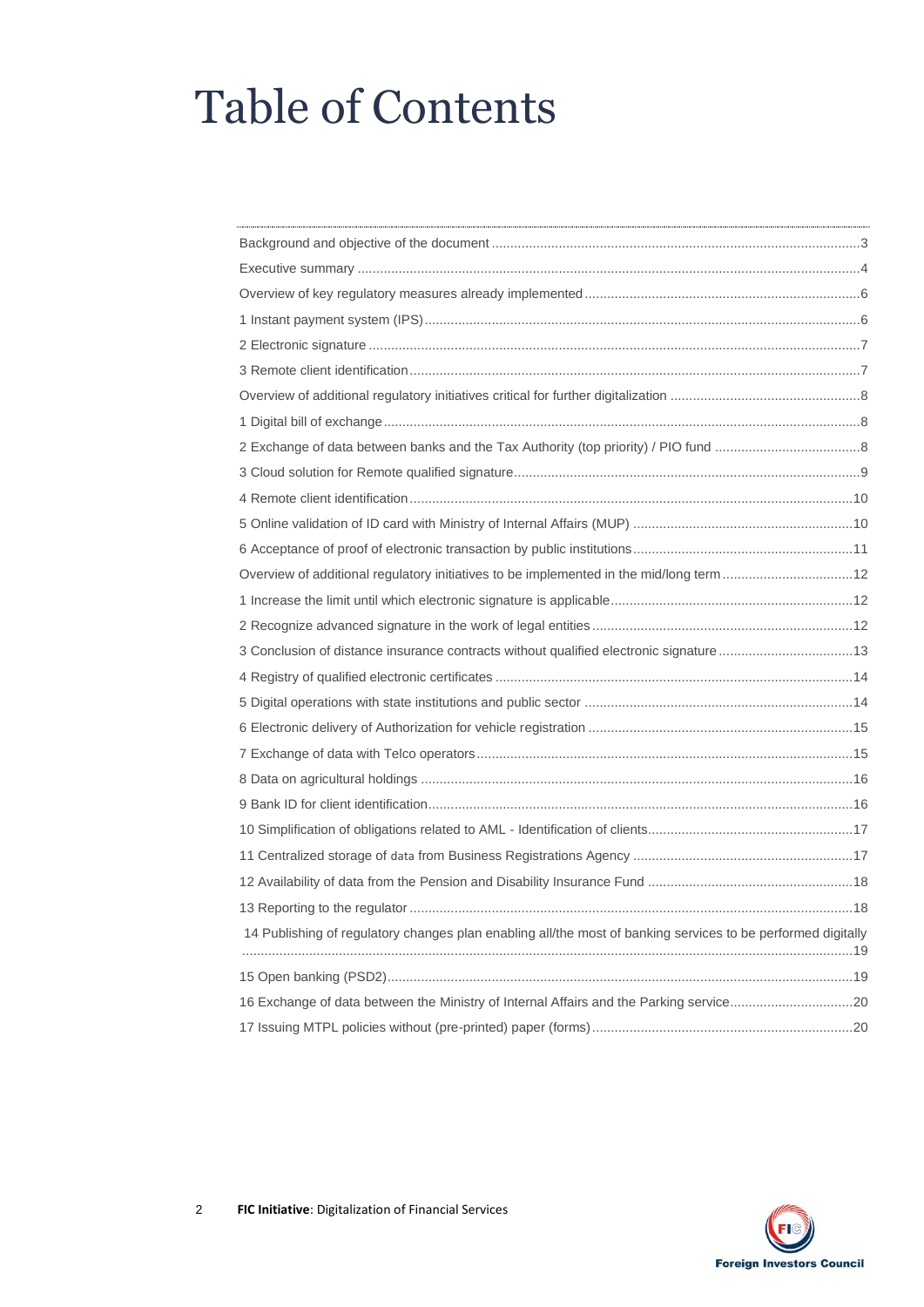## <span id="page-2-0"></span>Background and objective of the document

The objective of the document, created by members of the Foreign Investors Council in cooperation with PwC's FS Strategy & Transformation team and member financial institutions (mainly banks and leasing companies), is to give an overview of all regulatory measures, which could still be implemented in order to enable further digitalization of Financial Services in the country, after few very successful regulatory changes introduced in 2018/19 and resulting new financial products and services made available on digital channels.

Whole analysis and measures discussed take into account that the ongoing pandemic and related social distancing rules put additional pressure on both financial institutions and regulators across the world to shift to digital channels also those activities/operations (primarily client interactions) that are still not enabled on those channels, in a way that is smooth, user friendly and cost effective for their customers.

The document is an output of a set of interviews with members of the Foreign Investors Council, during which all the input was collected and structured within this document. Each initiative is described in detail with outlined benefits for the clients and/or the wider Serbian economy. Initiatives are prioritized into those that are more and less critical for further digitalization. All the initiatives assume 2-3 years long digital roadmap, with the goal that all or almost all financial services will be smoothly and quickly digitally available to the clients.

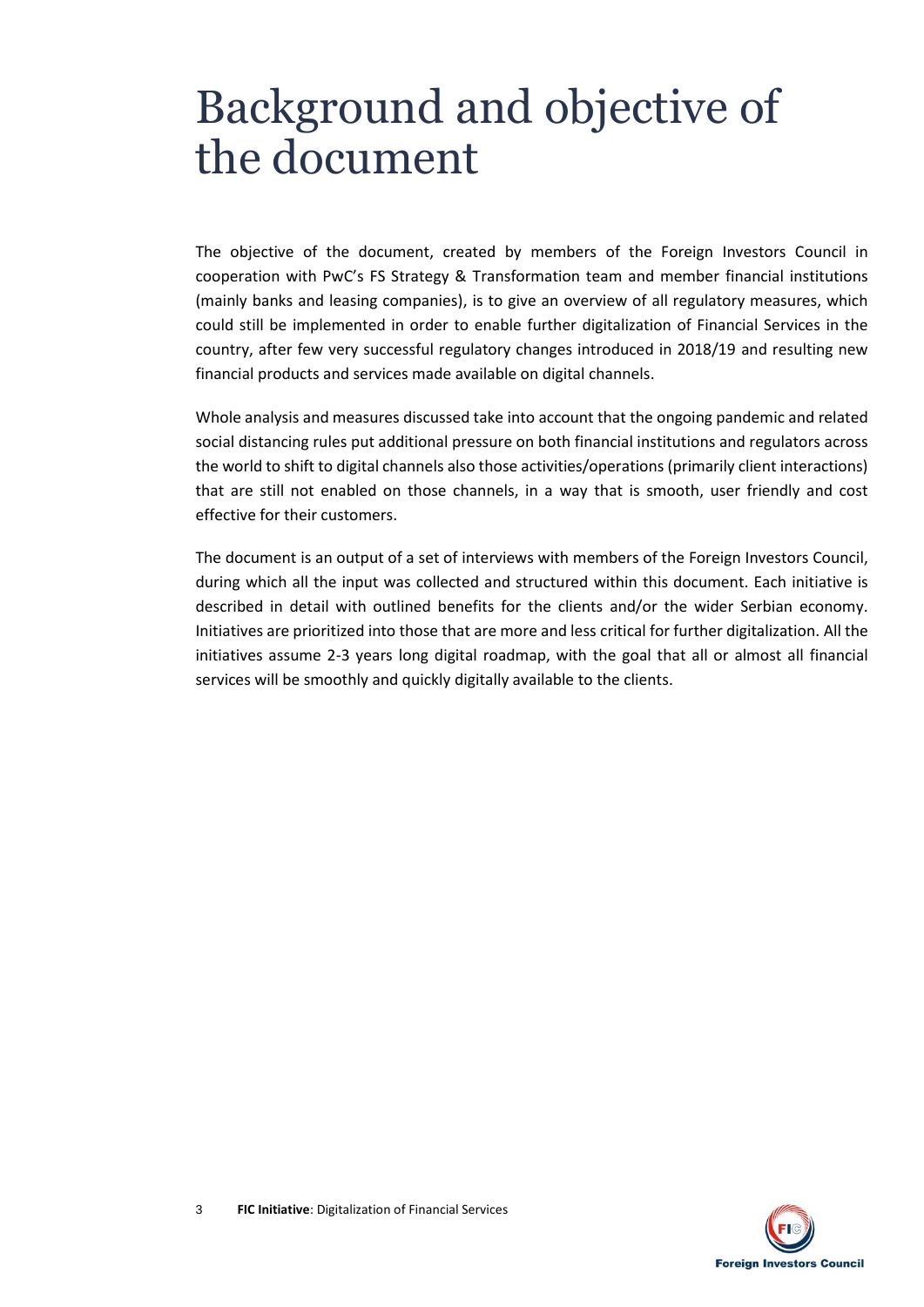## <span id="page-3-0"></span>Executive summary

Throughout previous few years, the National Bank of Serbia (NBS) put an accent on the importance and need of digitalization of financial services. Thus, the NBS had a very active role in changing and implementing regulatory framework in both directions: measures that enable digitalization and improvement of efficiency of internal business processes (mainly in banks) and digitalization of client interactions. Some of these efforts resulted in initiatives that are in line with global scene. For instance, Instant Payment System (IPS) enables transfer of funds in just a few seconds and completely contactless. The IPS has enormous benefits for all parties in payment eco-system, from more and easier options to pay, through financial benefits for merchants, cashflow improvement, etc. On the other side, the NBS enabled individuals to use their electronic signatures for various processes. In combination with introducing remote client identification, the clients were encouraged and enabled to finish some of their needs completely digitally, thus improving the overall customer experience.

To continue this path, through a set of interviews with FIC member financial institutions (i.e. members of the Digital Committee and/or Heads of Digital within FIC member companies), we have structured and prioritized list of initiatives, with the goal that all or almost all services will be smoothly and quickly digitally available to the clients in this period.

Six regulatory initiatives are identified as critical for further digitalization. Two of these initiatives, introducing digital bill of exchange and enabling exchange of data between banks and the Tax Authority / PIO fund, are highlighted as high-priority ones to enable further digitalization of lending processes. When implemented, more clients would be able to get the funding they need completely remotely. Other high-priority initiatives focus on introducing new, alternative (but still secure) remote client identification options (e.g. cloud solution, online validation of ID card with Ministry of Internal Affairs) to allow larger scale implementation across all financial institutions.

Some initiatives also tackle the need for digitalization of public institutions e.g. acceptance of proof of electronic transaction by public institutions, which will unnecessary paperwork and complexity of process for the client.

As a continuation of digitalization journey, number of further regulatory initiatives are identified, foreseen to be implemented on a mid and long term. One of their main objectives is to a) simplify digital lending processes and open them to larger client group (e.g. increasing the amount until which electronic signature is applicable, exchanging of data with Telco operators, etc.) b) simplify digital onboarding process (current account opening) from customer perspective c) introduce new, secure ways to give individuals access to their financial information (i.e. Open banking) and other.

As we have witnessed in recent (and still ongoing) crisis, the importance of accelerating digitalization of financial services (and other industries) is essential and critical. Besides these concrete (visible) regulatory measures, there are certain broader areas, which need to be worked on parallelly:

4 **FIC Initiative**: Digitalization of Financial Services

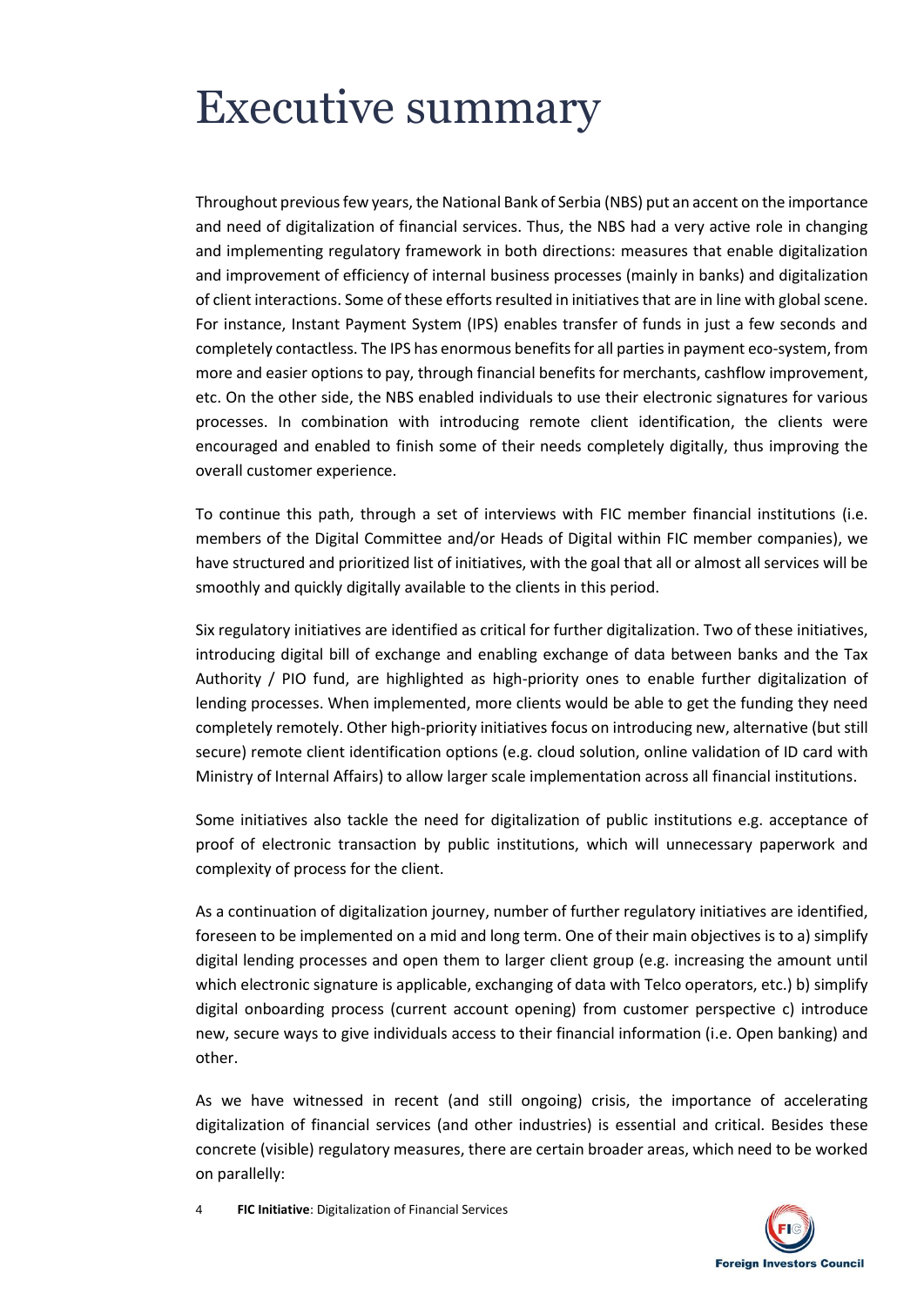- Stronger investment into formal education on digital topics (digital literacy), both in regular education through primary, high schools and universities but as well as programs for education of elders and their retraining
- Co-creation (even for legislation) and opening of 'black boxes' would create links between businesses (banks) and clients in both ways. Banks would be able to better capture clients feelings, needs, behaviors and for clients to get more educated and understand basics of financial system. Hackathons could be used as testing environment for new regulation helping easier to find blind spots
- Fostering innovation culture through inclusion of startups. Creation of environment that would make startups easier to test their product at initial phase of development would motivate them to develop ideas in Serbia
- Using regulatory sandbox to allow piloting solution from non-regulated areas in controlled fashion
- and many other.

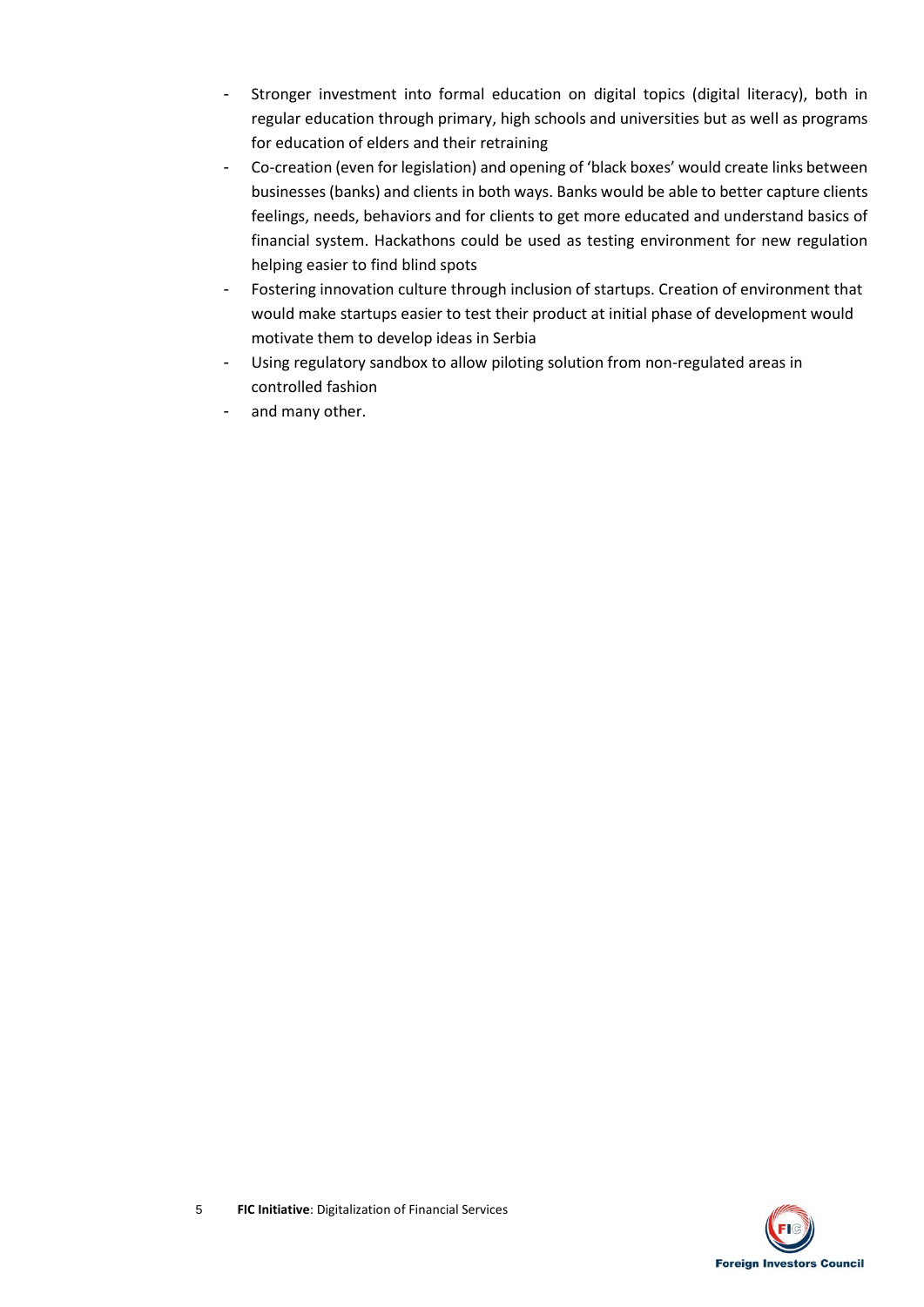## <span id="page-5-0"></span>Overview of key regulatory measures already implemented

Over the last few years, the National Bank of Serbia (NBS) had a very active role in implementing regulatory measures, which enable further digitalization of financial services. Key regulatory initiatives were:

<span id="page-5-1"></span>1 Instant payment system (IPS)

## **Description**

The National Bank of Serbia launched the instant payment system (IPS) in October 2018. This system enables payment service providers to execute transactions instantaneously (24/7, 365 days), making the funds available to the recipient almost immediately. By April 2019, all banks have implemented the IPS service. In 2020, instant payment with a QR code was introduced at points of sale (POS) terminals via the "IPS Scan" / "IPS Show" functionality, which the banks implemented in their m-banking applications. This functionality enables buyers to pay at POS terminals via mobile phone using QR code, generated by the seller or by the buyer itself through a mobile application.

## **Benefits**

Unlike payment cards, IPS enables the recipient (e.g. merchant) to receive the funds in just a few seconds and completely contactless (i.e. payments by scanning the QR code). This speeds the sales process and, by bearing lower costs, allows merchants to offer cashless payment option to buyers. Mentioned is highly beneficial for merchants for whom credit card tariffs were discouraging to offer card payments. With a more favorable tariff policy than with cards, the NBS has created conditions for instant payment acceptance costs to be lower for merchants. This motivates small merchants who do not accept payment cards today to enable the use of this innovative method of payment at their POS terminals. From clients' perspective, the sales process is much easier and faster, thus improving the everyday purchase experience.

In addition to introducing the IPS QR code in retail outlets, several businesses have started issuing monthly invoices with the IPS QR code printed (e.g. utility bill for 'Infostan'). Consumers have the option of paying by scanning the IPS QR code, without the need to enter data into a payment order. All this contributes to be one step closer to achieving cashless society and seamless customer experience.

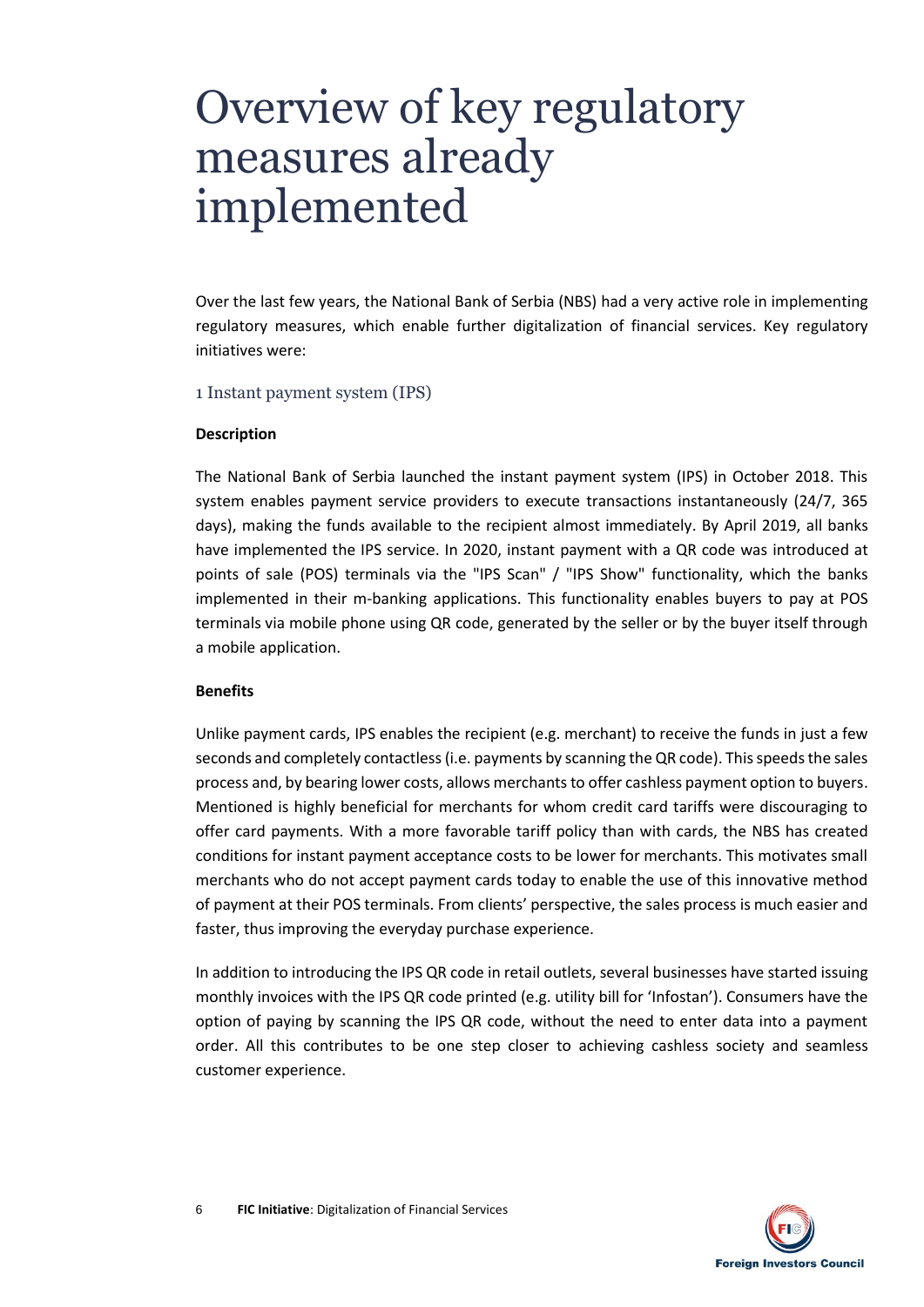## <span id="page-6-0"></span>2 Electronic signature

## **Description**

'Law on Electronic Document, Electronic Identification and Trust Services for Electronic Transactions' was introduced in 2017, which, among other things, recognizes use of Electronic and Qualified Electronic Signature (QES). QES is completely equated with a person's physical signature for various procedures and processes, which can be concluded in electronic form by the law.

## **Benefits**

Use of electronic signatures makes contracting between two parties much faster and simpler, whilst reducing amount of paperwork and need for physical presence of the parties. Therefore, main benefit is the possibility for processes to be introduced in digital form. Thus, the processes are more convenient and available in case of any disturbance in offline world, such as in recent pandemics crisis. Additionally, digital processes are eco-friendly, since signing of documents is without printing, storing of documentation is in digital format, and travel for both parties is reduced.

## <span id="page-6-1"></span>3 Remote client identification

## **Description**

In 2018, new 'Law on Protection of Users of Financial Services in Distant Contracting' was published. This law allows financial institutions to identify new clients remotely i.e. without coming to the branch, even when the first business relationship has not been established. Law prescribes process of remote client identification and signing of contracts amounting up to RSD 600,000 using only 2-factor authentication as consent (no need for qualified electronic signature). Essentially, an operator conducts a video call with the potential client, whereby the operator confirms the identity of the client visually, and verbally by verifying personal information that was previously given during the onboarding process (i.e. personal ID number, parent's name, etc.).

## **Benefits**

Online video identification of clients enables end-to-end (E2E) digital onboarding of new clients, without the need to go to branch. This includes current account opening and contracting of financial services with value up to RSD 600,000. Digitalization of these processes are satisfying one of the most important client needs, when it comes to financial services. The processes are simplified and faster, while being available to the customer from their chosen place and time, thus improving overall customer experience. From organization's perspective digital processes are saving time and related costs, while improving operational stability and reducing errors. Moreover, in case of any disruption in physical world, which also happened recently, there is no disruption in service, nor for the clients nor for the financial institutions in relation to above processes. As mentioned previously, the digital processes are eco-friendly, since signing of documents is without printing, storing of documentation is in digital format, and travel for both parties is reduced.

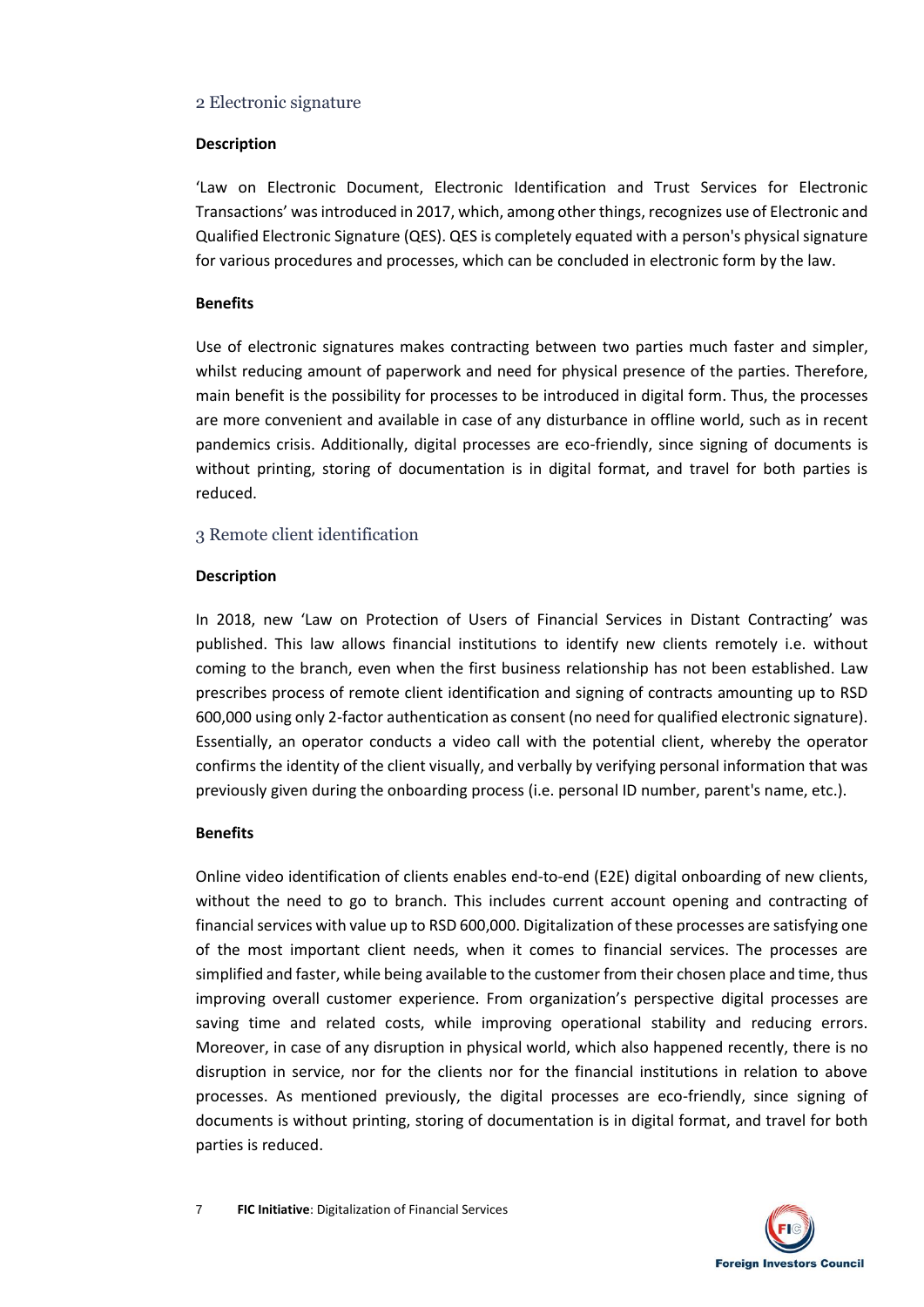## <span id="page-7-0"></span>Overview of additional regulatory initiatives critical for further digitalization

## <span id="page-7-1"></span>1 Digital bill of exchange

*Priority: High*

## **Description**

Introducing Digital bill of exchange is the initiative that is already under consideration with the competent state authorities. In Serbia, a bill of exchange is the main mean of securing a bank loan. Currently, it is provided in paper form that needs to be physically signed by the client and submitted in (paper form) to the National registry of bills of exchange in order to be enforceable. The challenge when it comes to the bill of exchange is two-fold; main problem is that the bill has to be submitted to the National registry, which only accepts it in paper form and for this to be done clients have to first sign it in paper form. The fact that the National registry only accepts bill of exchange in paper form represents one of the key obstacles for introducing a Digital bill of exchange which inherently prevents full digitization of the lending process. This initiative suggests digitization of the bill of exchange i.e. use of electronic bill of exchange by enabling submission in electronic form to the National registry, or a waiver of this submission. In this manner a Digital bill of exchange would be equally valid, registered and enforceable as is the physical bill of exchange.

## **Benefits**

A digital bill of exchange would serve as an enabler of an E2E digital lending process. The customer would no longer be required to physically sign the bill in the branch but would, regardless of the amount of loan be able to sign it electronically. Also, looking from the bank side for the sake of simplicity and speed, banks would be able to submit the bill via digital channels to the National registry.

<span id="page-7-2"></span>2 Exchange of data between banks and the Tax Authority (top priority) / PIO fund

*Priority: High*

## **Description**

Different paper-based documents issued by employers or tax authorities confirming employment status of potential client or used for calculation of credit capacity by the banks, are a big restraint for implementation of end-to-end digital lending processes and development of digital products. Initiative includes setting up the infrastructure which would enable exchange of data electronically between banks and Tax Authority (TA) or PIO fund, provided that the client gives consent. Data that would be made available would include information regarding unpaid taxes, salary, social contribution and other information relevant in calculating credit capacity of banks' clients (legal entities and private individuals). Similar open databases can already be found in neighboring

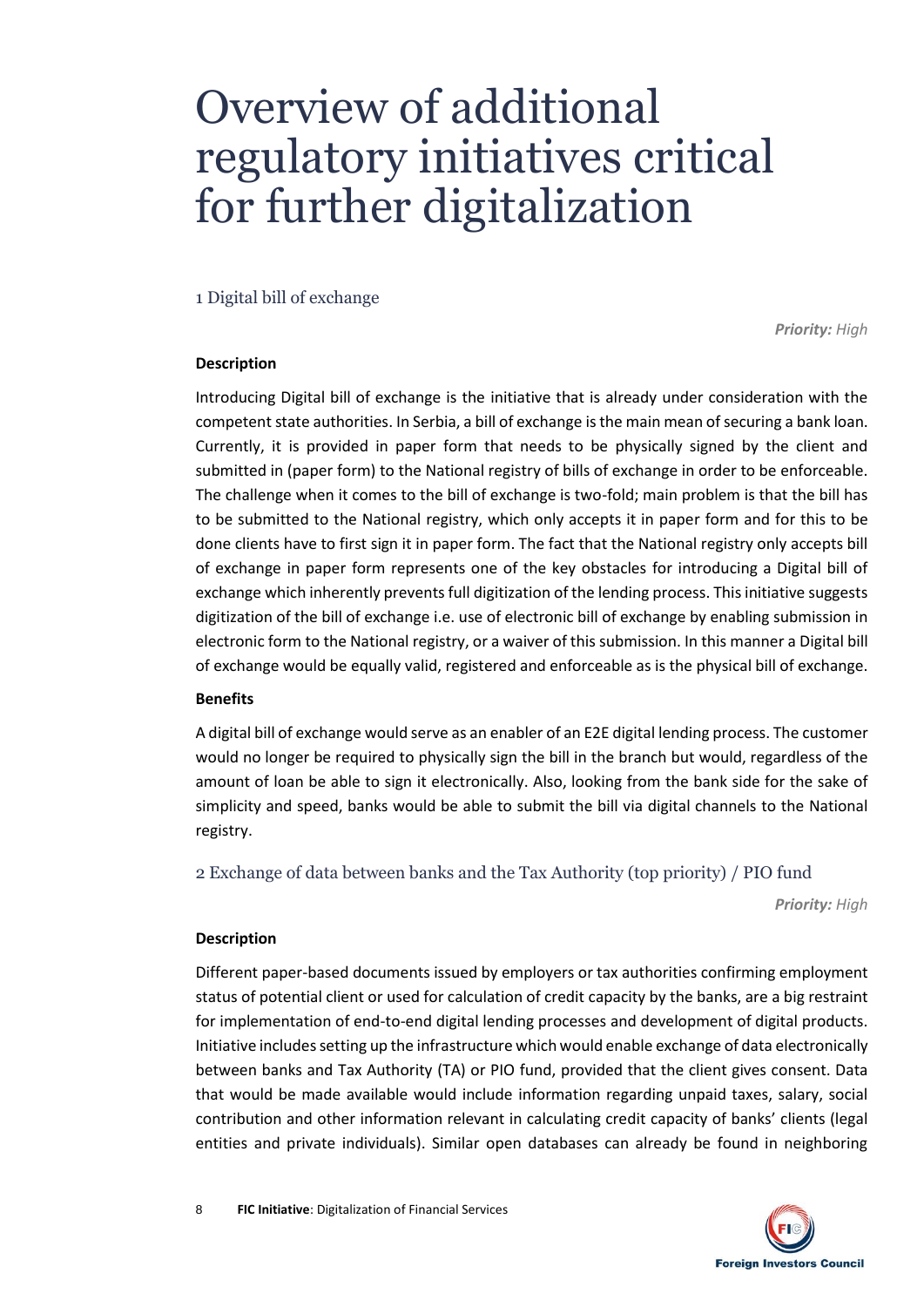countries e.g. Slovakia and Poland. For implementation of this initiative in Serbia relevant laws regulating banking sector will need to be adapted.

## **Benefits**

Automatic exchange of data will enable banks to collect truthful data about the customer, calculate real credit capacity and prevent frauds.

As a consequence, lending process will be faster, as banks will be able to get information on creditworthiness for their clients faster and thus automate the lending process, enable online lending, improve customer experience etc. It is also important to note that banking to micro clients and entrepreneurs will be smoother and faster, as Tax Authority is usually one of the key sources of financial information for such clients who are not obliged to submit full financial statements. To conclude, funding needs of both private individuals and legal entities will be met through much faster and seamless experience.

Apart from mentioned, recent practice in Serbia shows that there are significant cases of frauds especially when it comes to documents issued by employers. This way, banks will have exact data of clients and be able to estimate more precisely their credit capacity. Additionally, there is a potential for higher tax collection by the State, as this will be one of the main inputs for credit capacity calculation by the banks.

## <span id="page-8-0"></span>3 Cloud solution for Remote qualified signature

*Priority: High*

## **Description**

Current solution for Qualified electronic signature is provided on smartcards (or USB), requires specific reading devices and is not convenient to obtain, which leads to a very low penetration of qualified electronic signature usage among private individuals. Another stumbling block that prevents broader usage of this kind of electronic certificate is the fact that people have to go to a Certification body (institution/s responsible for issuance of qualified electronic certificates) and apply in person for a qualified digital certificate needed for QES. Remote qualified signature, suggested by this initiative, can be qualified electronic signature which meets EIDAS regulation, but which is devised as a cloud solution, so that it can be acquired remotely and linked to a single device, i.e. mobile phone making it is easy to use. This way the client would be able to acquire the signature E2E online without having to go to a Certification body at all. This would lead to broader use of digital signature, consequently facilitating collection of necessary private individual's data based on digital consent for different purposes.

The initiative would also include the creation of a national system for preserving the digital identity of citizens in a form of a centralized database. In this way, citizens would be able to electronically sign any contract (equivalent to a handwritten signature), using a mobile application through which citizens would access their electronic signature stored in the cloud.

For example, in Italy, Remote Digital Signature (a cloud solution for digital signature, can be installed on an app and no reader or any other hardware equipment is needed). For implementation of this initiative in Serbia 'Law on Electronic Document, Electronic Identification and Trust Services in Electronic Business' needs to be adapted.

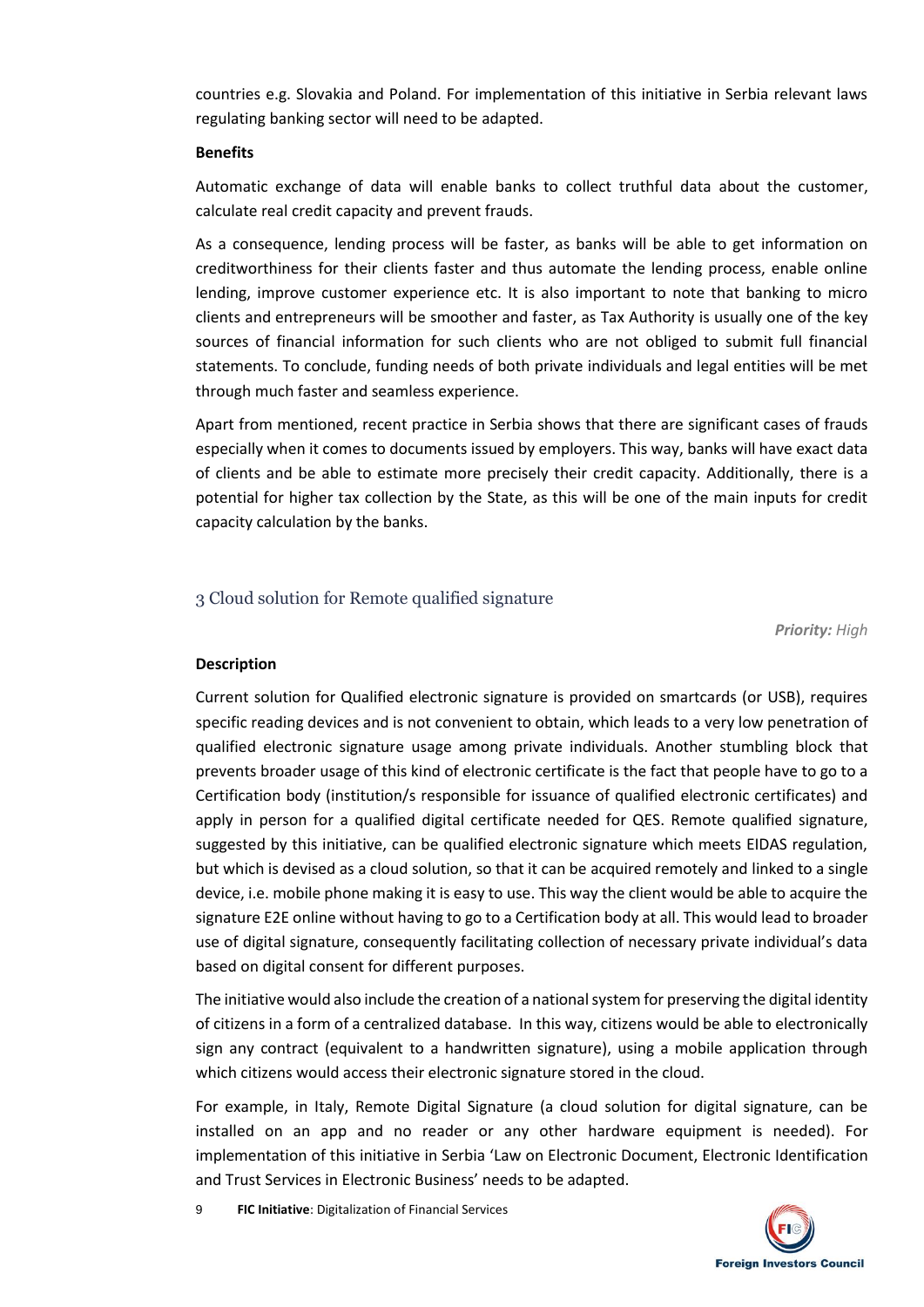## **Benefits**

Option of creating a digital identity remotely would make it easier and faster for individuals to get their digital certificate. Although qualified electronic signature is in use for a while, in fact only a small fraction of people uses it due to time-consuming process of obtaining the certificate. This initiative would enhance the usage of QES which in turn facilitates numerous banking processes such as lending (even above RSD 600.000), savings account opening, etc. as well as authentication in general.

With Qualified electronic signature citizens would be able to electronically sign any contract (equivalent to a handwritten signature), using a mobile application where they can access their electronic signature stored in the cloud. Thus, current bank's clients and potential clients would not be required to physically visit the bank branches anymore but would perform their operations or onboard completely remotely via digital channels. From banks' perspective, citizens digital identity can enable E2E digital onboarding of banks clients and speed up the account opening process.

## <span id="page-9-0"></span>4 Remote client identification

*Priority: High*

## **Description**

Currently, law prescribes specific technical requirements for the use of equipment related to remote client identification i.e. it only recognizes video identification by the organisation's representative as a valid means of remote identification.

In Europe, some countries adopted different software solutions for client identification and made the process fully digital and automated (with human involvement only in case of exceptions). Applications can be used for the identification of citizens based on selfies, and/or using robotics that allows face comparison from selfies and those on the ID card with the functionality of liveness detection.

For example, banks in UK allow the use of selfies as a form of client identification. In Serbia, implementation of this initiative would require adjustment of current law.

## **Benefits**

Potential clients would be able to onboard E2E online, completely on their own as all that is needed is to download a relevant application or take a selfie and, in that way, confirm the client's identity. With this functionality in place, client onboarding process will be smoother and faster than it is at the moment, considering the client will not have to have a conversation with a bank's representative, but can simply scan the identification document and/or take a selfie. Overall, the initiative would contribute to significant improvement of customer experience.s

<span id="page-9-1"></span>5 Online validation of ID card with Ministry of Internal Affairs (MUP)

*Priority: High*

#### **Description**

10 **FIC Initiative**: Digitalization of Financial Services

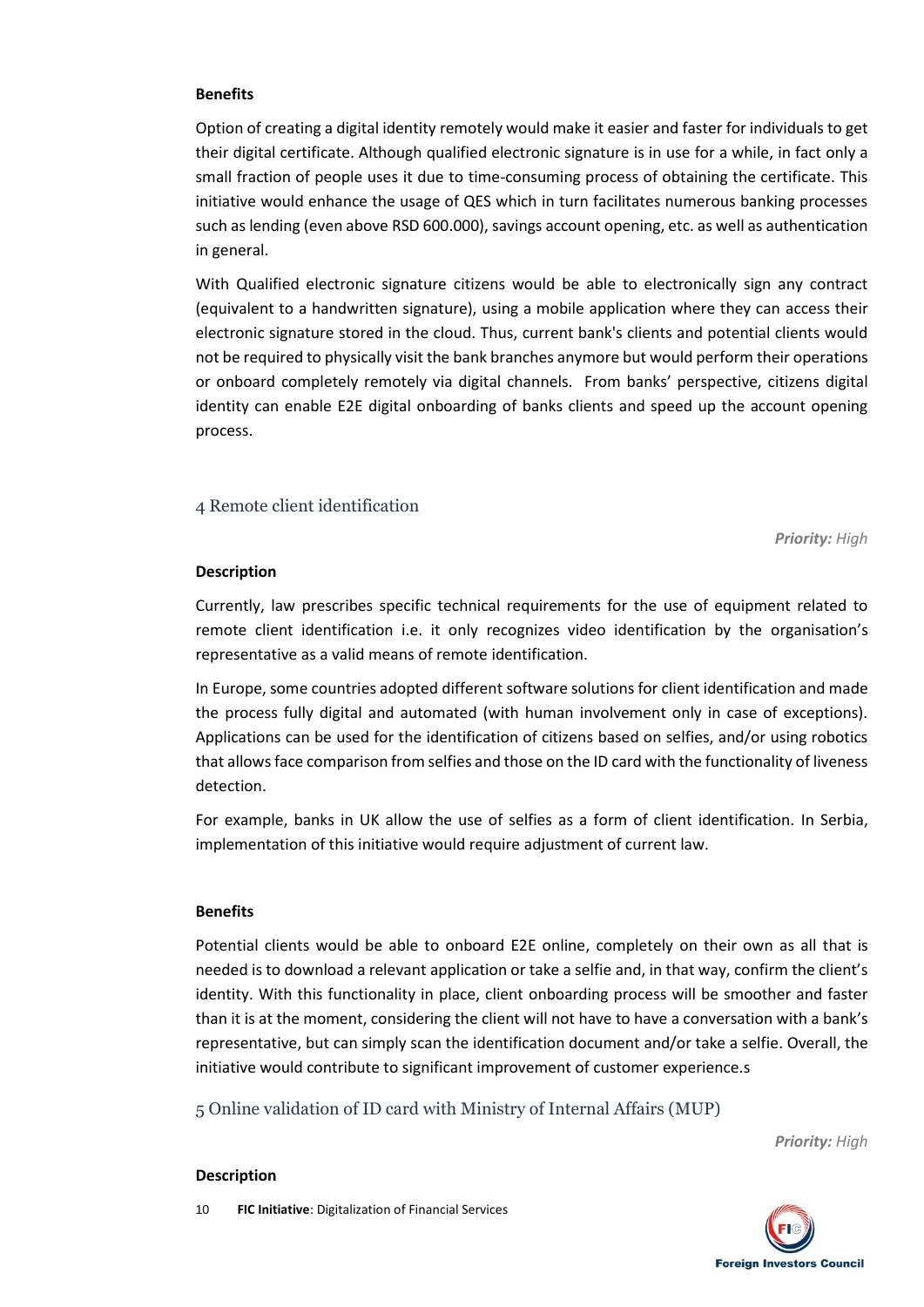Initiative assumes a link between the MUP database and financial institutions in a way that enables the financial institution, provided that it has client consent, to check validity of client's ID digitally and automatically.

#### **Benefits**

Main benefit of this initiative is smoothness of KYC process, thus allowing for whole customer onboarding process to be more automatized, faster and ultimately with higher client satisfaction. From FI's perspective the onboarding process would be leaner, cost and time efficient, while reducing errors.

## <span id="page-10-0"></span>6 Acceptance of proof of electronic transaction by public institutions

*Priority: High*

#### **Description**

Banks have the option of providing necessary confirmations/certificates through their e-banking platforms to their customers, however this loses meaning if many government institutions do not accept certificates in electronic form but only in paper form. This initiative would require an agreement with the Ministry of Internal Affairs to address this matter and change the policy regarding acceptance of electronic confirmations/certificates. For instance, for registration of vehicles of legal entities a confirmation of payment as proof is required. Not even a bank statement is accepted (it may be a reference to the wrong number) even though it is a stronger proof than the statement (already executed transaction). To avoid such situations government institutions (Ministry, Customs, etc.) should accept a digitally submitted statement or be given access to the database, in order to eliminate the role of the bank in this process. Similarly, Courts still do business only in paper form; this initiative would require them to switch to doing business digitally and the whole correspondence to be in electronic form. When it comes to other institutions such as the Business Registrations Agency, the initiative is focused on the request for registration of a lien which from bank's perspective is significant in the matter of mortgage loans. Moreover, this initiative would enable a two-way communication between banks and APR - i.e. in account opening process, or transfer of data from banks to APR for founding stake, etc. For implementation of this initiative 'Lien Law' needs to be adapted.

## **Benefits**

Bank clients would not be required to go back and forth from branch to the Ministry (or the relevant government body) to get statements, confirmations of payment and alike, but would be able to acquire and submit all the necessary documentation via digital channels. In this manner business dealings in general would be simplified as all the communication between the parties involved could be done remotely and bypassing intermediaries (banks) where their involvement is not essential. As stated previously, with digitalization of processes (or part of them), the service can continue working in case of any disruption in physical world for all parties involved (which is especially relevant in current pandemic circumstances). Moreover, the digital processes are ecofriendly, since signing of documents is without printing, storing of documentation is in digital format, and travel for all parties is reduced.

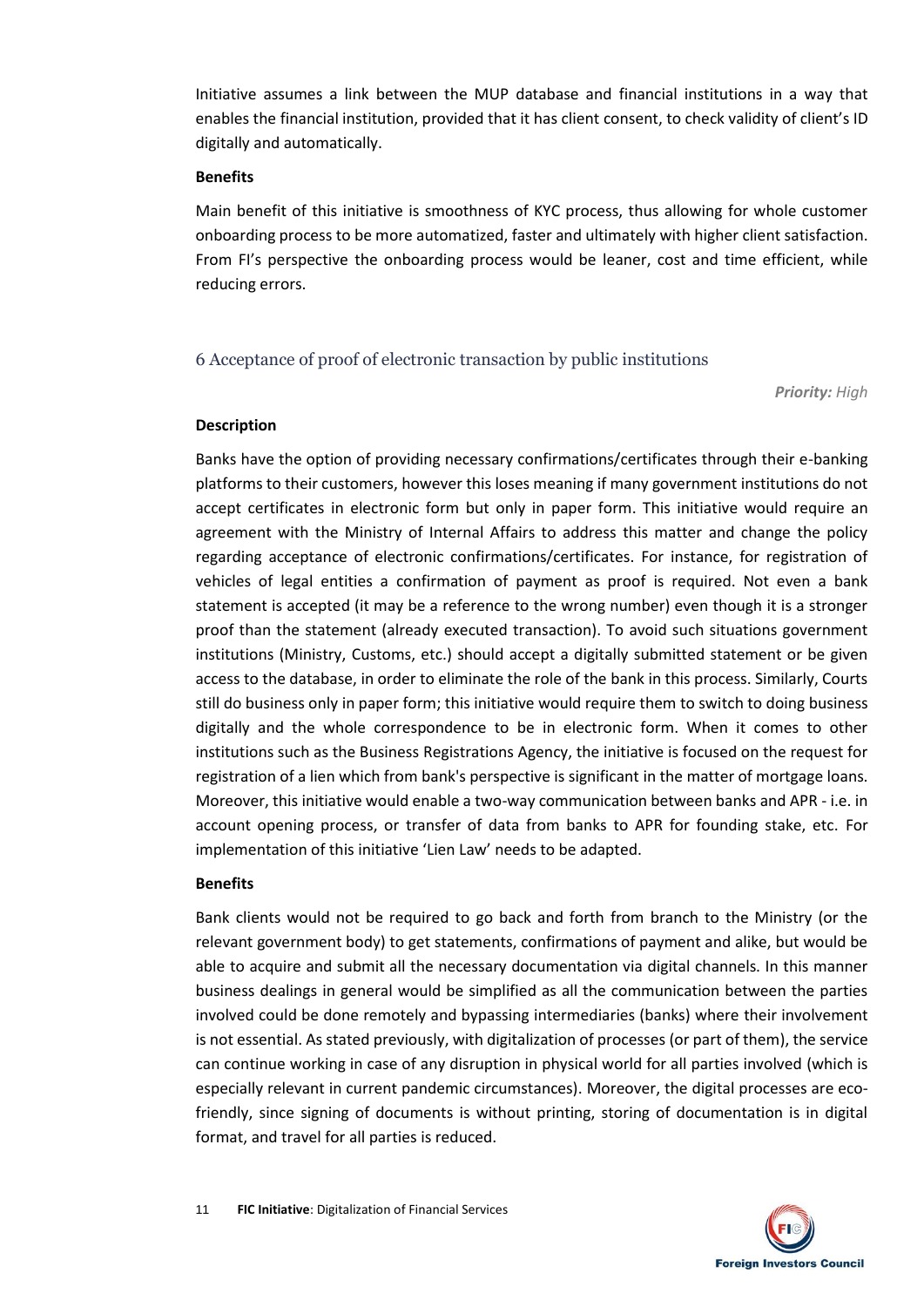## <span id="page-11-0"></span>Overview of additional regulatory initiatives to be implemented in the mid/long term

<span id="page-11-1"></span>1 Increase the limit until which electronic signature is applicable

*Priority: Medium*

## **Description**

The limit of RSD 600,000 for contracting of financial services that can be approved online with electronic signature should be increased to a higher limit, taking into consideration that, for example, banks approve cash loans even up to RSD 3,000,000.

For implementation of this initiative 'Law on Protection of Financial Services' and 'Law on Electronic Document, Electronic Identification and Trust Services in Electronic Business' need to be adapted.

## **Benefits**

Based on some bank benchmarks, average loan ticket size for consumer loans in Serbia is slightly more than EUR 5,000. Having this in mind, a higher threshold, as suggested by this initiative, will lead to higher use of digital lending considering that clients who require a loan above EUR 5000 in volume will also be able to obtain a cash loan E2E digitally. Not only will this contribute to increasing total number of loans approved via digital channels (benefit from bank side) but will also enable clients who need a larger loan to avoid the burdensome paperwork and branch visits and finalize the whole process remotely. This will also impact contracting of other financial products e.g. deposits.

<span id="page-11-2"></span>2 Recognize advanced signature in the work of legal entities

*Priority: Medium*

## **Description**

When it comes to legal entities in Serbia, laws regulating their work are fairly outdated and majority are not updated in line with the recent trends leading to digitalization. Currently, there is no regulation that recognizes the use of a simple, nor advanced signature for legal entities at all. The issue is regulated by the Law on Protection of Financial Services' Consumers, which, at best affects the work of entrepreneurs, but not legal entities in general. In addition to the previous

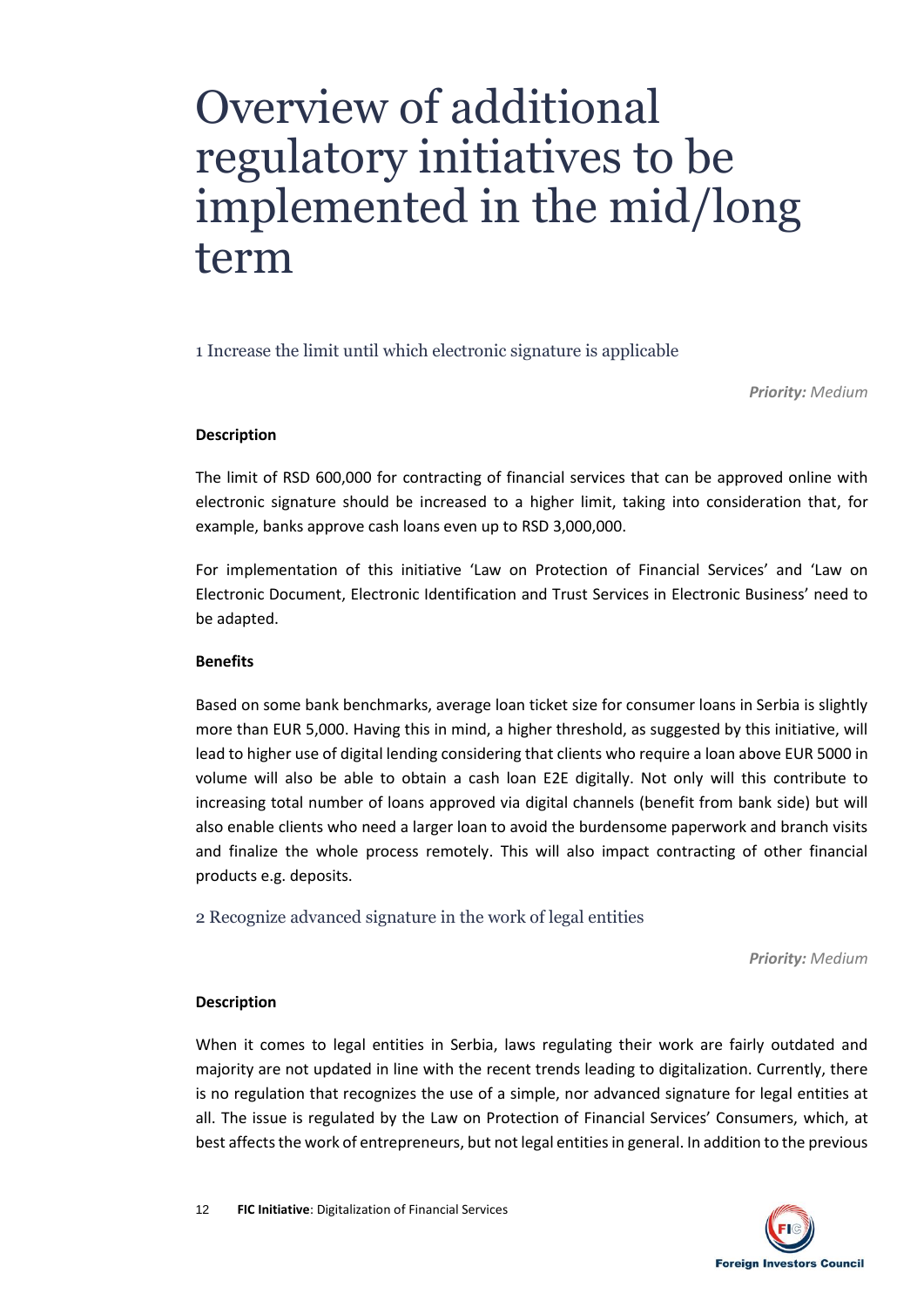initiative (increasing the limit until which electronic signature is applicable), the recognition of an advanced signature in the work of legal entities should also be sought.

For implementation of this initiative 'Law on Protection of Financial Services' Consumers and 'Law on Electronic Document, Electronic Identification and Trust Services in Electronic Business' need to be adapted and/or a new regulatory framework developed.

## **Benefits**

If legal entities were enabled to use electronic signature, they would no longer be required to go physically to the bank to open an account or apply for a loan, which saves them time and improves their overall customer experience. The bank would be able to optimize the onboarding process for potential clients who are legal entities, by doing it completely E2E via digital channels, which contributes to overall resource optimization and improved productivity from bank side. Additionally, this initiative is directly correlated with the previous initiative; if legal entities are given the possibility to apply and obtain a loan E2E online, it would serve as a strong argument for increasing the max amount for distance contracting, given that for this category of clients the current maximum of RSD 600,000 is an insignificant amount.

<span id="page-12-0"></span>3 Conclusion of distance insurance contracts without qualified electronic signature

*Priority: Medium*

## **Description**

At the moment, certain types of insurance (i.e. travel insurance) can be acquired completely online, with the use of electronic signature or OTP (one-time-password). Still, this does not apply to all insurance contracts and vast majority of dealings between insurance companies and their clients require physical signing (traditional handwritten signature) or signing with a qualified electronic signature in accordance with the Law of contract and torts (Article 902, Paragraph 1 requires the signatures of contracting parties). Keeping in mind the aforementioned, the existing solution, stated in the Law on the protection of financial service consumers (Article 3, Paragraph 2 and 3), which allows the use of electronic signature in distance contracting cannot be applied in contracts where the signature of contracting parties is required by Law. For this reason, the initiative proposes an amendment of the Law on the protection of financial service consumers in distance contracting, by adding paragraph 4, which would specify that paragraph 3 - which allows the use of simple electronic signature for contracts with value lower than RSD 600,000, is also applicable in contracts where the signature of contracting parties is required by law.

## **Benefits**

This initiative would firstly help simplify and digitize the process of insurance contracting from the client's perspective. By enabling the use of simple electronic signature, the clients would no longer have to spend time and resources to obtain a QES required for signing an insurance policy in question. In addition to facilitating the process and contributing to customer experience, this

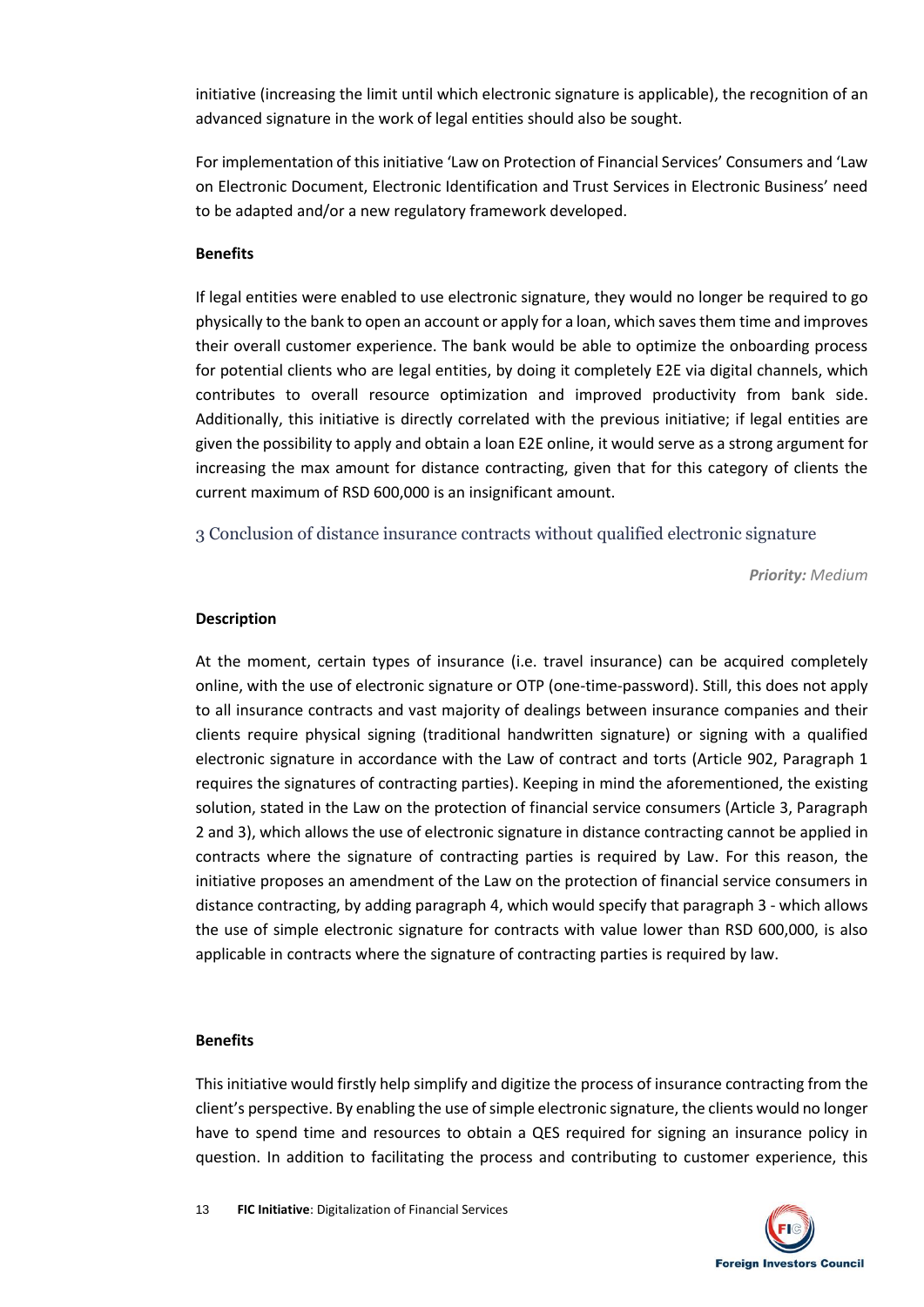initiative would be beneficial for the insurers as well. All contracting with clients could be done remotely which helps optimize cost and enables better resource utilization.

<span id="page-13-0"></span>4 Registry of qualified electronic certificates

*Priority: Medium*

## **Description**

Certificate issuers do not keep updated records on issued certificates and validation thereof. Consequently, law obligators do not have the possibility to check the validity of the issued certificate (according to law) and identify clients this way. For this reason, a unified registry of qualified electronic certificates in Republic of Serbia where all interested parties can easily and swiftly check if certificate is valid or not is necessary. Access to this database would be given to all the parties who in performing their operations do business with clients (legal entities or private individuals) who use or can use digital certificate as means of identification – this would include banks, Ministry of Finance, APR, and any other relevant institution.

For implementation of this initiative 'Law on electronic signature' and 'Law on electronic document' need to be adapted.

## **Benefits**

Main benefit of this initiative is the possibility of checking the validity of the digital certificate with complete certainty.

<span id="page-13-1"></span>5 Digital operations with state institutions and public sector

*Priority: Medium*

## **Description**

This initiative would enable legal entities in the Serbian market to operate digitally with state institutions and public sector and among each other by implementing an electronic time stamp. The qualified electronic time stamp and the data to which that time stamp is linked shall enjoy the presumption of the accuracy of the date and the time it indicates and the integrity of the data to which the date and time are bound, (E.g. verification of e-communications between two email servers: verification in time of sending and receiving an e-invoice attached within email between two parties).

For implementation of this initiative 'Law on electronic document, electronic identification and trust services in electronic business ("Official Gazette of the RS", No 94/2017), Articles 52.-57' needs to be adapted.

## **Benefits**

The business dealings would be simplified as all the communication between the parties involved could be done remotely, without the need to physically go to the institutions.

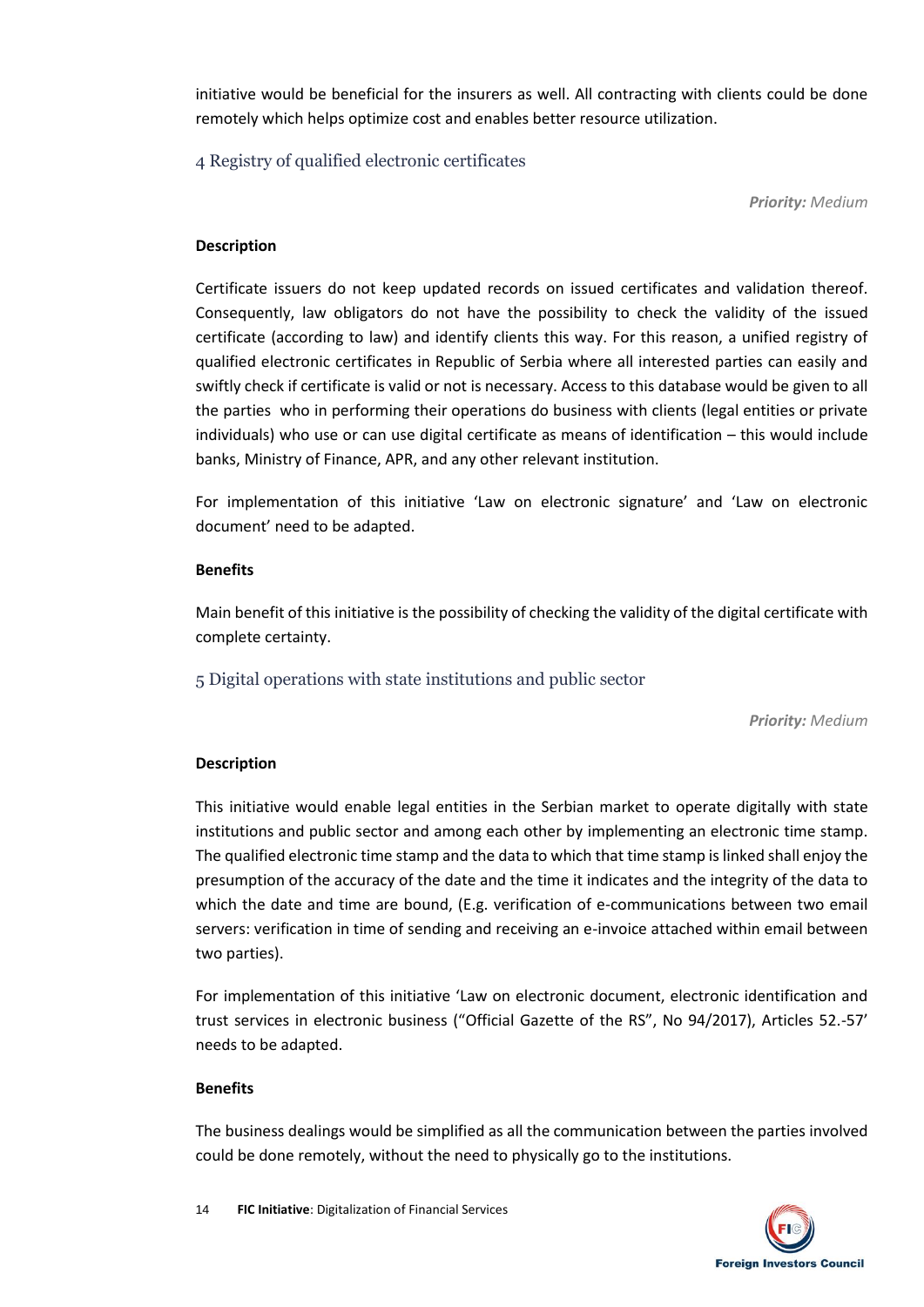## <span id="page-14-0"></span>6 Electronic delivery of Authorization for vehicle registration

*Priority: Medium*

## **Description**

According to the current law regulating the approval and terms of leasing, during the term of the leasing contract, in order to register the vehicle under leasing the lessee must obtain a Special authorization from the leasing company on a yearly basis that enables him/her to hold and use the vehicle in question. This authorization is a document, provided in paper form, that represents a precondition without which the lessee cannot register his/her vehicle with the Ministry of Internal Affairs. There is no option of obtaining the Authorization digitally, meaning the client/lessee is obliged to visit the leasing company in order to acquire the Authorization. When obtaining this document, both the lessee and the leasing company are exposed to additional costs, as well as spending resources and time. Additionally, in practice, there have been registered cases of abuse and/or falsification of this document, which is another downside of the use of paper form instead of an electronic certificate. Taking the aforementioned into consideration, the idea of the initiative is an introduction of digital channels through which the client would be able to request and receive the necessary Authorization from his/her respective leasing house.

## **Benefits**

The concept would allow leasing companies' clients to apply for and obtain the necessary Authorization completely digitally, without physically going to the company which saves them time and resources and contributes to a simpler and faster process of vehicle registration. From leasing companies' perspective, digitalization of this process would result in better resource utilization, as more time would be available for other essential activities. Finally, by digitalizing the process it would be made possible to continue business as usual even in case of any unforeseen disruptions.

<span id="page-14-1"></span>7 Exchange of data with Telco operators

*Priority: Low*

## **Description**

Currently, only banks are submitting data on credit indebtedness and regularity in repayment for users of credit products to the Credit Bureau, while Telco companies do not do that. Still, Telco companies use the services of the Credit Bureau and withdraw reports on relevant parameters when approving credit lines to their clients for the purchase of mobile phones and other devices, based on information provided by banks. This initiative should provide reciprocity in relation to the credit behavior of clients of Telco companies and those who use credit products of financial institutions.

## **Benefits**

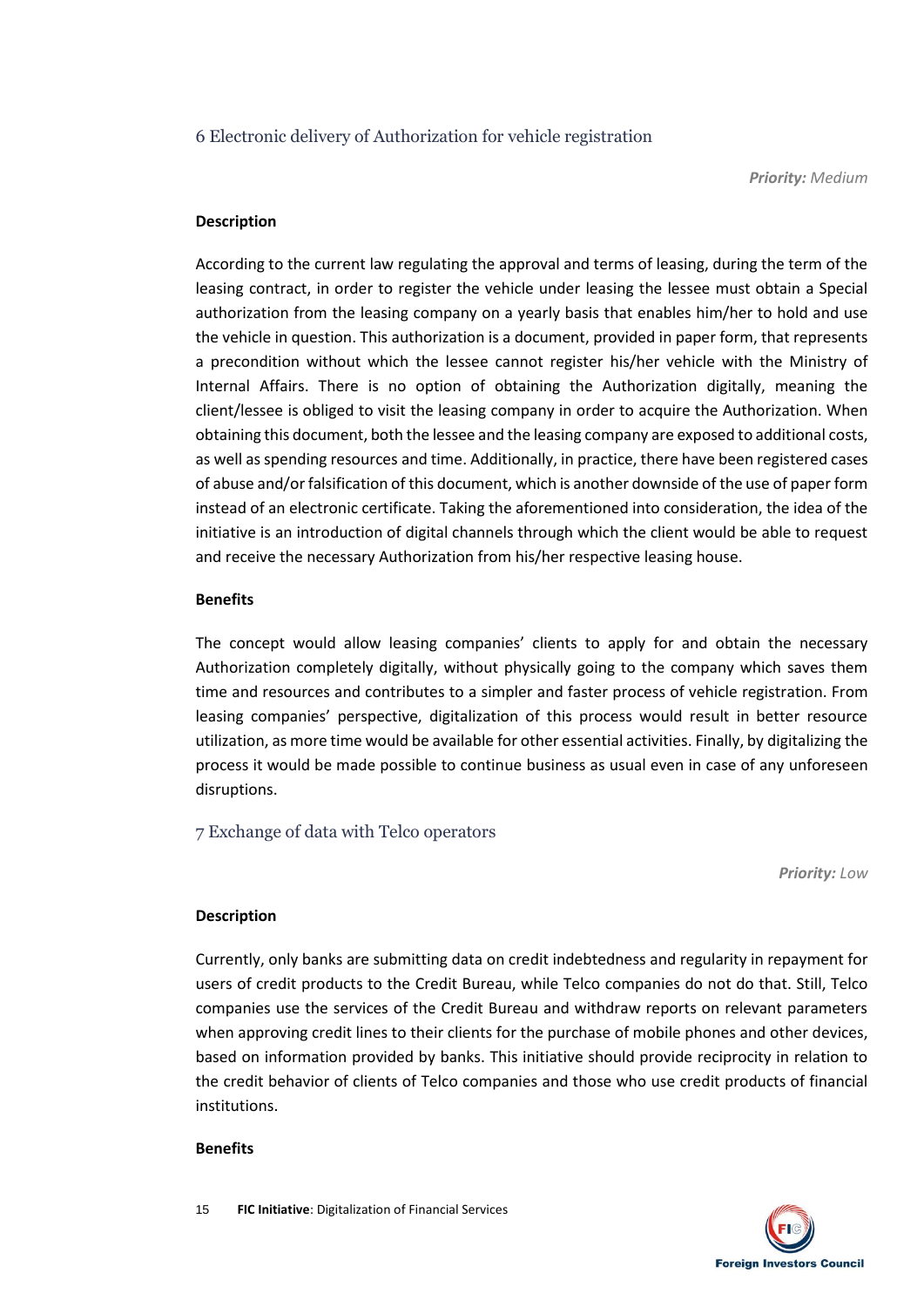Through access to data of Telco operators banks would have better insight into the creditworthiness of their new-to-bank clients since they would have information regarding general indebtedness of their potential clients (in addition to that available from the Credit Bureau).

<span id="page-15-0"></span>8 Data on agricultural holdings

*Priority: Low*

## **Description**

Currently, there are no publicly available information regarding agricultural holdings when it comes to arable land owned / leased, sown structure (i.e. how much wheat, how much corn and alike) and alike. For the time being banks obtain this kind of information from the Treasury upon request for each individual loan, with the client's consent. The idea of the initiative is to find a way how banks and other financial institutions could get access to this information even before a client applies for a loan, because knowing such information would enable banks to offer pre-approvals to loan users and consequently increase competitiveness. For instance, one possibility is to design it as a centralized registry with publicly available data like it is the case with Business Registrations Agency.

## **Benefits**

With this initiative, current and potential agro-business clients would have a wider choice when it comes to choosing a bank for their business taking into consideration more banks would be knowledgeable about the market this type of clients is operating in. Additionally, by having readily available information banks would be able to design offers (i.e. loan pre-approvals) and marketing campaigns for their target customer group.

<span id="page-15-1"></span>9 Bank ID for client identification

*Priority: Low*

## **Description**

Use of digital ID where banks would be carriers of the national scheme BankID. 70% of the population already has accounts and are already identified by their home bank. Initiative includes data exchange between banks for faster KYC e.g. via blockchain technology which would facilitate the process for existing clients who are already in the banking sector (bank ID). This initiative can be solved by introducing a penny transfer as form of identification - when a client opens an account and makes a transfer to an account in a different bank, which proves that he/she has an account in that bank, and those data can be used. With Bank ID remote identification would only be for clients new to the banking sector.

An example of such scheme can already be found in some Scandinavian countries i.e. Sweden, Norway, Finland and Denmark. Banks teamed up and became agents for the identification and issuance of digital certificates. For implementation of this initiative in Serbia new law needs to be introduced, which will allow exchange of data between banks for creation of digital identity.

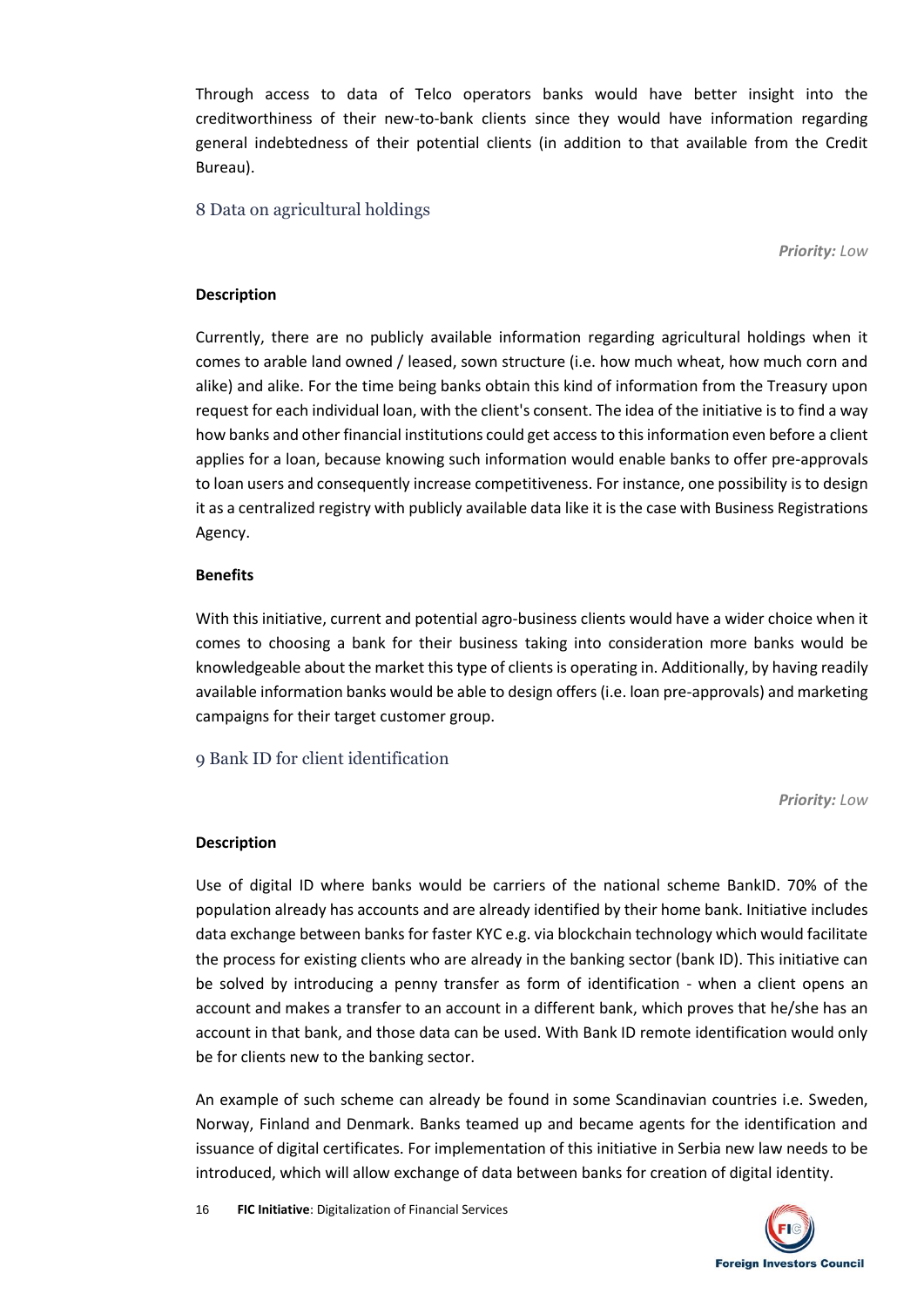## **Benefits**

A person that is already a client in one bank and wants to become a client in another would not have to go through identity verification process - in branch nor online, since the bank would be able to acquire his/her information from a centralized base in the banking sector. Moreover, citizens digital identity can enable E2E digital onboarding of banks' clients, easy change of banks and speed up the account opening process. As a result, this will have an impact on improving the overall customer experience.

<span id="page-16-0"></span>10 Simplification of obligations related to AML - Identification of clients

*Priority: Low*

## **Description**

The initiative refers to identification whether the client is politically exposed person (PEP), close relative or closed associate of PEP. The current AML/CTF regulation stipulates that clients need to sign written statement whether he/she is PEP, close relative or closed associate of PEP. Furthermore, if a client is PEP, he/she need to give the written statement on an origin of property which is, or which will be the subject matter of a business relationship or transaction. Initiative proposes use of remote client identification in case of PEP clients where statements would be signed digitally.

For implementation of this initiative 'Law on the Prevention of Money Laundering and Counter Terrorism Financing' needs to be adapted, as well as NBS decision regarding AML (Decision on Guidelines for the Application of the Provisions of the Law on the Prevention of Money Laundering and Terrorism Financing for Obligors Supervised by the National Bank of Serbia).

## **Benefits**

Clients who are a PEP or a close relatives or close associate of a PEP would no longer be required to go to the bank branch, give and sign a written statement, but the whole process could be finalized remotely via a video call with a bank agent which inherently speeds-up and simplifies the onboarding process and improves the overall customer experience.

<span id="page-16-1"></span>11 Centralized storage of data from Business Registrations Agency

*Priority: Low*

## **Description**

Centralized storage of data from Business Registrations Agency would enable access to all the data that banks have to collect in order to use to assess the creditworthiness of companies and individuals (e.g. changes in the APR so that the bank can react: a new representative, opening an account in a new bank and the like, blockade, customs data, etc.). The idea is to make a catalog of available data for legal entities, everything that is individually publicly available to be centralized in a standardized structure. This would be used for reporting, analysis of this data, etc.

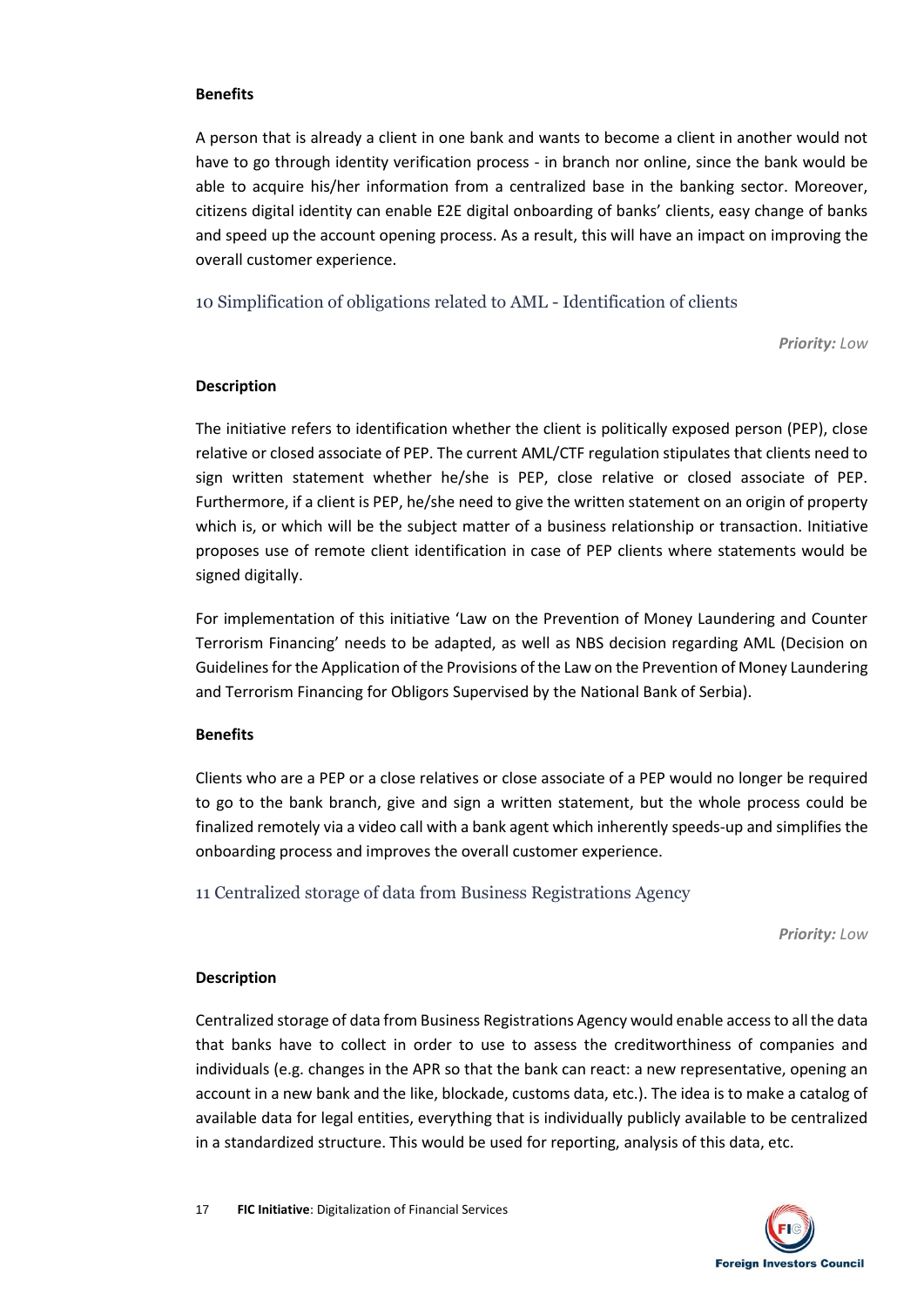## **Benefits**

This initiative would contribute primarily to a faster customer service as the bank would have all the necessary data centralized and readily available, which could in turn, also help in enabling online onboarding for legal entities.

<span id="page-17-0"></span>12 Availability of data from the Pension and Disability Insurance Fund

*Priority: Low*

#### **Description**

Currently, when it comes to pensioners, the practice of the Pension and Disability Insurance Fund is that the Fund, based on the client's request, transfers the client's account and pension to a different bank only after they have received a confirmation in paper form from the previous bank that the client has no other debts pending. The idea of the initiative isto allow electronic exchange of confirmation between banks, without the need for physical collection of the document by the pensioner.

## **Benefits**

Pensioners would no longer be required to go back and forth between banks and the Pension fund, and all the required documentation could be exchanged online as the institutions would have direct channels of communication. The account opening and pension transfer process would be simplified between banks and would disburden the client which contributes to a better customer experience of this specific client segment.

## <span id="page-17-1"></span>13 Reporting to the regulator

*Priority: Low*

## **Description**

Currently, banks, especially those that are a part of a larger banking group, are overwhelmed with numerous, versatile types of reports that have to be prepared and submitted on monthly, quarterly, annual basis (depending on the type of report and relative policies). One of the reports that are obligatory for all banks operating in Serbia are those towards the National Bank of Serbia. This initiative has the ultimate goal of enabling a simplified and faster reporting to the regulator, which would be achieved by digitalizing and automating the overall reporting process. The initial idea is to make a catalog of reports and single out the most demanding ones for which unified data sets and predefined formats would be agreed on. Data would be exchanged via interface.

#### **Benefits**

Simplified and faster reporting process towards the National Bank of Serbia.

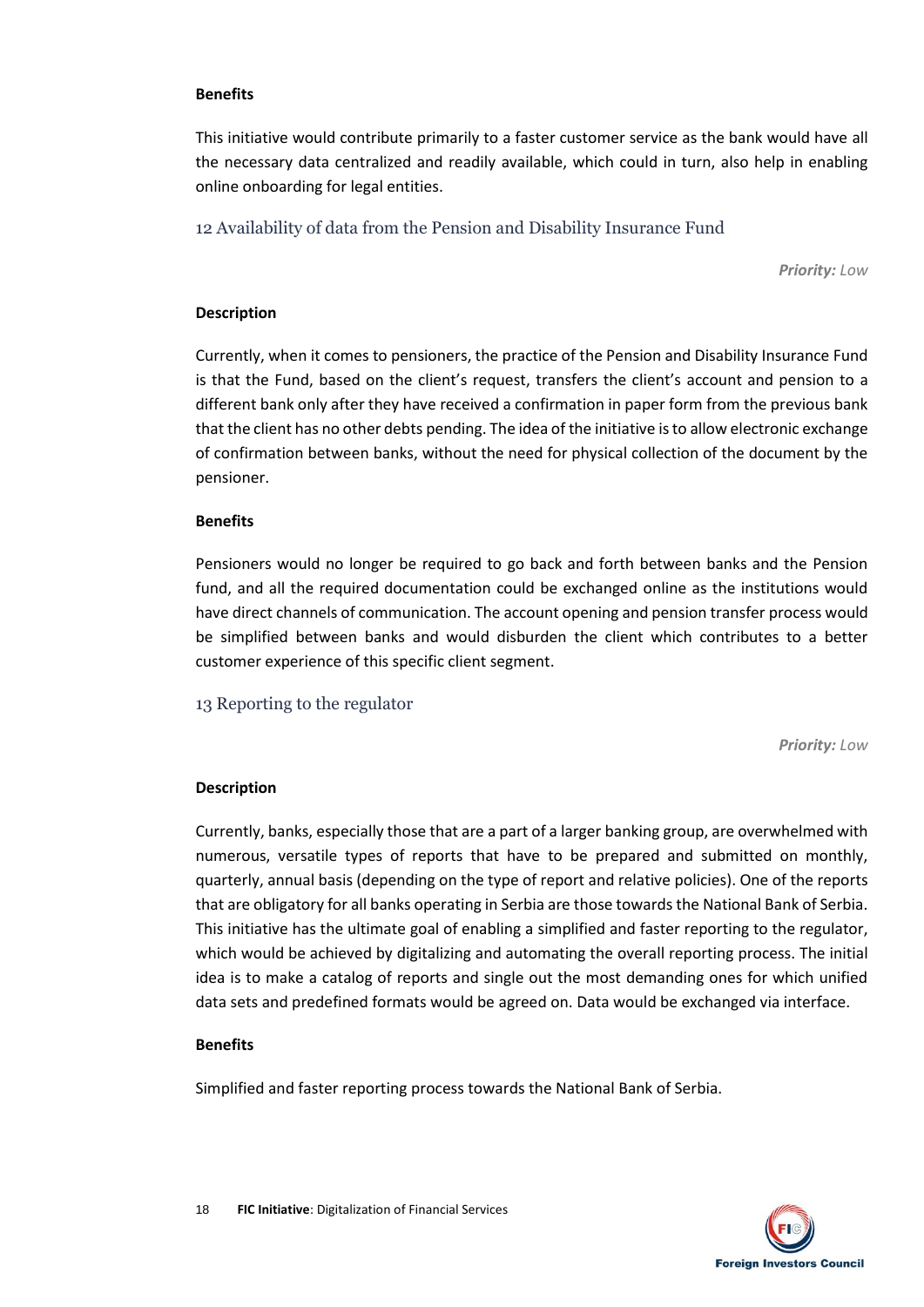<span id="page-18-0"></span>14 Publishing of regulatory changes plan enabling all/the most of banking services to be performed digitally

*Priority: Low*

## **Description**

Initiatives and new digitalization endeavors often lack publicity among entities to whom they are directed and whose business they are intended to facilitate.

For this reason it would be recommendable to prepare and publish a plan and timeline of regulatory changes enabling all/the most of banking services (including change of the bank in which an individual has an account) to be performed through digital channels (i.e. without the client visiting the bank office), in order to timely notify all the stakeholders about upcoming changes.

For implementation of this initiative banking regulations, 'Law on electronic document' and other relevant laws need to be adapted.

## **Benefits**

Publishing a plan and a timeline would facilitate alignment of investment plans and digitalization efforts of the banks and other participants. From clients' perspective, they would receive timely notice, education on new banking services and time to get familiar with the offered functionalities.

<span id="page-18-1"></span>15 Open banking (PSD2)

*Priority: Low*

## **Description**

According to the PSD2 directive, the PSD2 regulated third-party 'Payment Initiation Service Providers (PISPs)' which are allowed to initiate payments directly from customer payment accounts so long as they have the customer's consent. Also, a regulated third-party 'Account Information Service Providers (AISPs)' can access customer data (with the customer's consent) to provide an overview of a customer's payment accounts with different banks in one place (e.g. in a mobile app). Open Banking is a secure way to give providers access to your financial information. It opens the way to new products and services that could help customers and small to mediumsized businesses get a better deal. Basically, it would become easier for customers to switch between current account providers and shop around for other products based on price.

This initiative is still a work in progress in the European Union countries.

## **Benefits**

The concept would allow an easy exchange of customer data and product use between banks. Due to this there is an opportunity for further automation of the credit process, the process of account opening (through simplified account switching). Moreover, open banking improves

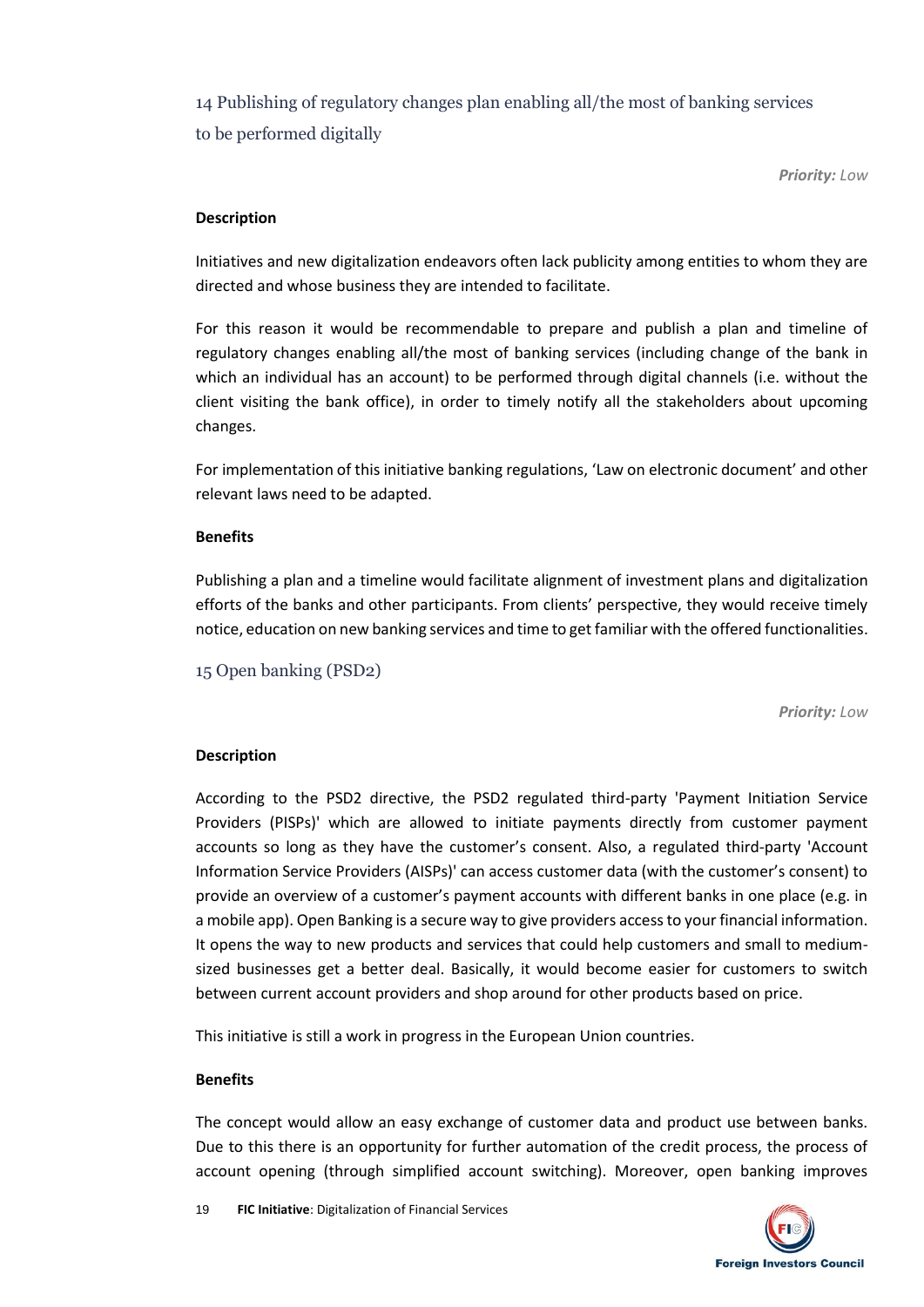security and transparency, and makes it easier for banks to leverage their own data internally e.g. for service personalization or to create frontend applications — where it may have been impractical, or even impossible, to do so previously.

<span id="page-19-0"></span>16 Exchange of data between the Ministry of Internal Affairs and the Parking service

*Priority: Low*

## **Description**

The current practice shows that drivers whose vehicles are on the warrant of the Ministry of Internal Affairs, or whose registration has expired, drive unhindered without authorization, until they are stopped by the police for a regular control. At this time a detailed check is done which shows if the vehicle is on a warrant (relevant for leasing companies) and if it should be confiscated from the debtor, however this kind of situations is more of an exception than a rule. Having this in mind, the main purpose of this initiative is to prevent, or at least lower the frequency of such situations where a vehicle is used without authorization. The idea is to introduce a direct link between the Ministry of Interior and the Parking service in a way that would enable parking service workers, while performing their activity (issuing an additional ticket or parking ticket), to access the Ministry's database and see if a specific vehicle is on a warrant or if its registration has expired. Either of the two being the case, parking service workers could call the Ministry's representatives and tow the vehicle to the respective police station or tow yard until the dispute is resolved and the debt settled.

Additionally, collaboration with the communal police, which uses a new method of recording traffic violations and illegal parking, could significantly contribute to faster and more efficient finding of disputable leasing vehicles. Vehicle records through motorway toll stations could also help solve this problem.

## **Benefits**

By linking (primarily) the Parking Service system with that of the Ministry of the Interior would significantly contribute to legal security, because solving this problem would add to the protection of property, increase of legal security and general security, which, in addition to the general social significance, is also important for the business of leasing companies and insurance companies.

<span id="page-19-1"></span>17 Issuing MTPL policies without (pre-printed) paper (forms)

*Priority: Low*

## **Description**

Motor liability insurance policy (MTPL) is an obligatory document in the vehicle registration process. This policy provides protection in the event of incurring damages to a third party while the client uses its vehicle. Currently, MTPL policies have to be available in a pre-printed paper form printed only on a specific type of printer, which leads to an increased distribution cost and requires a completely different logic in acquisition of printers. Having this in mind, the initiative suggests a

20 **FIC Initiative**: Digitalization of Financial Services